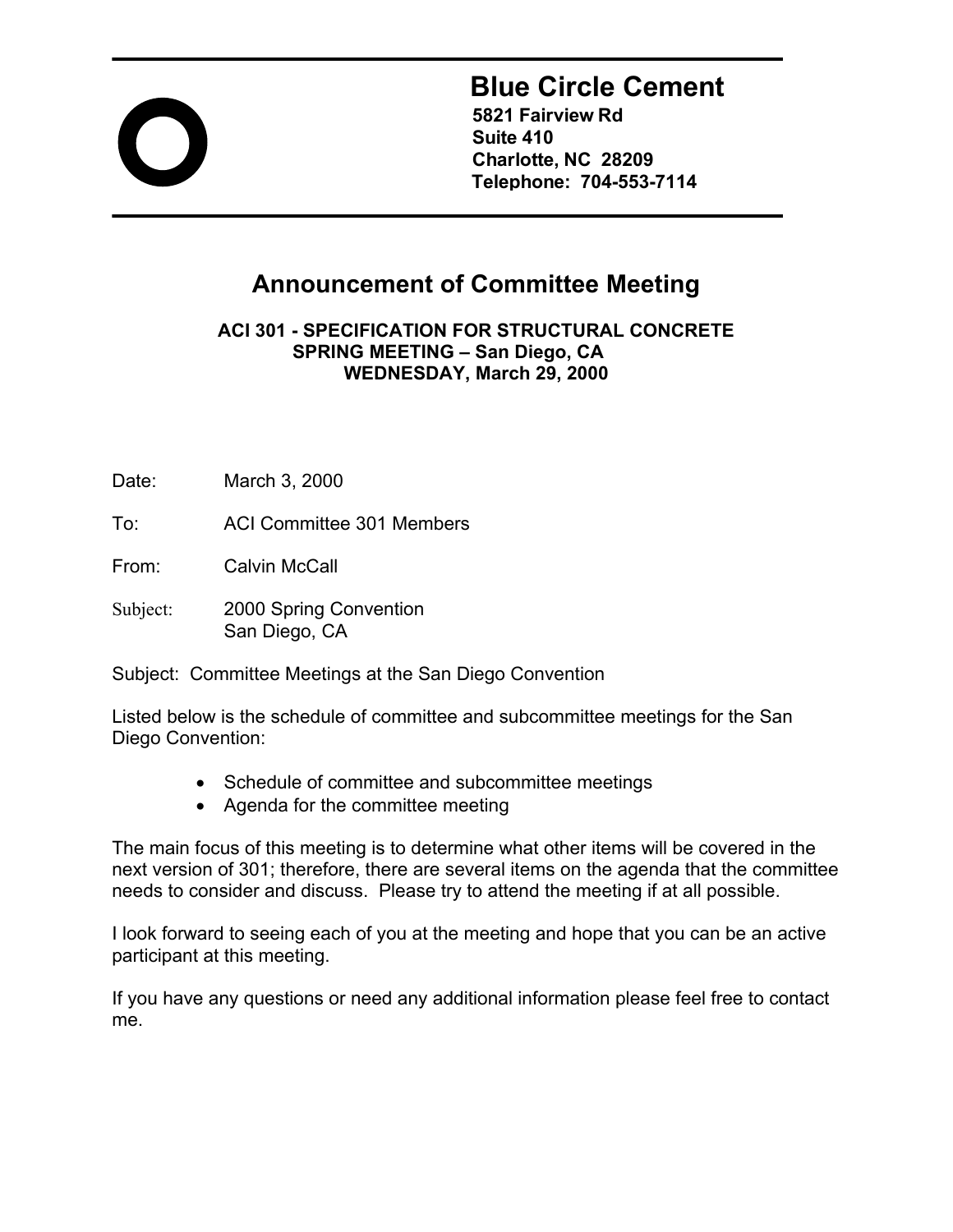## **Agenda of Committee Meeting**

#### **ACI 301 - SPECIFICATION FOR STRUCTURAL CONCRETE SPRING MEETING – San Diego, CA WEDNESDAY, March 29, 2000**

**Wednesday, March 29, 2000 2:00 PM – 6:30 PM** Marina 4 – Sheraton

- 1. Call to Order
- 2. Minutes of Fall, 1999 Meeting Baltimore, MD
- 3. Introduction of Members
- 4. Announcements
	- a) Next meeting October 15 20, 2000 Toronto, Ontario Canada
	- b) Changes in membership
	- c) Roster update
	- d) Web site
	- e) Other announcements
- 5. Report of Differences in ACI 301 and ACI 318 Bryant Frye
- 6. Report on Educational Seminar Aimee Pergalsky
- 7. Specification to Testing Agencies on ACI 301 Requirements
	- a) Testing
	- b) Inspection
- 8. Subcommittee Reports:
	- a) 301 A Domingo Carreira
	- b) 301 B Dave Gustafson
	- c) 301 C Oleh Ciuk
	- d) 301 D Roy Keck
	- e) 301 E Steve Close
- 9. Contents for 301 XX
- 10. Committee Goals:
	- a) Annual report 2000
	- b) Goals for 2001
- 11. Other Business
- 12. Adjourn